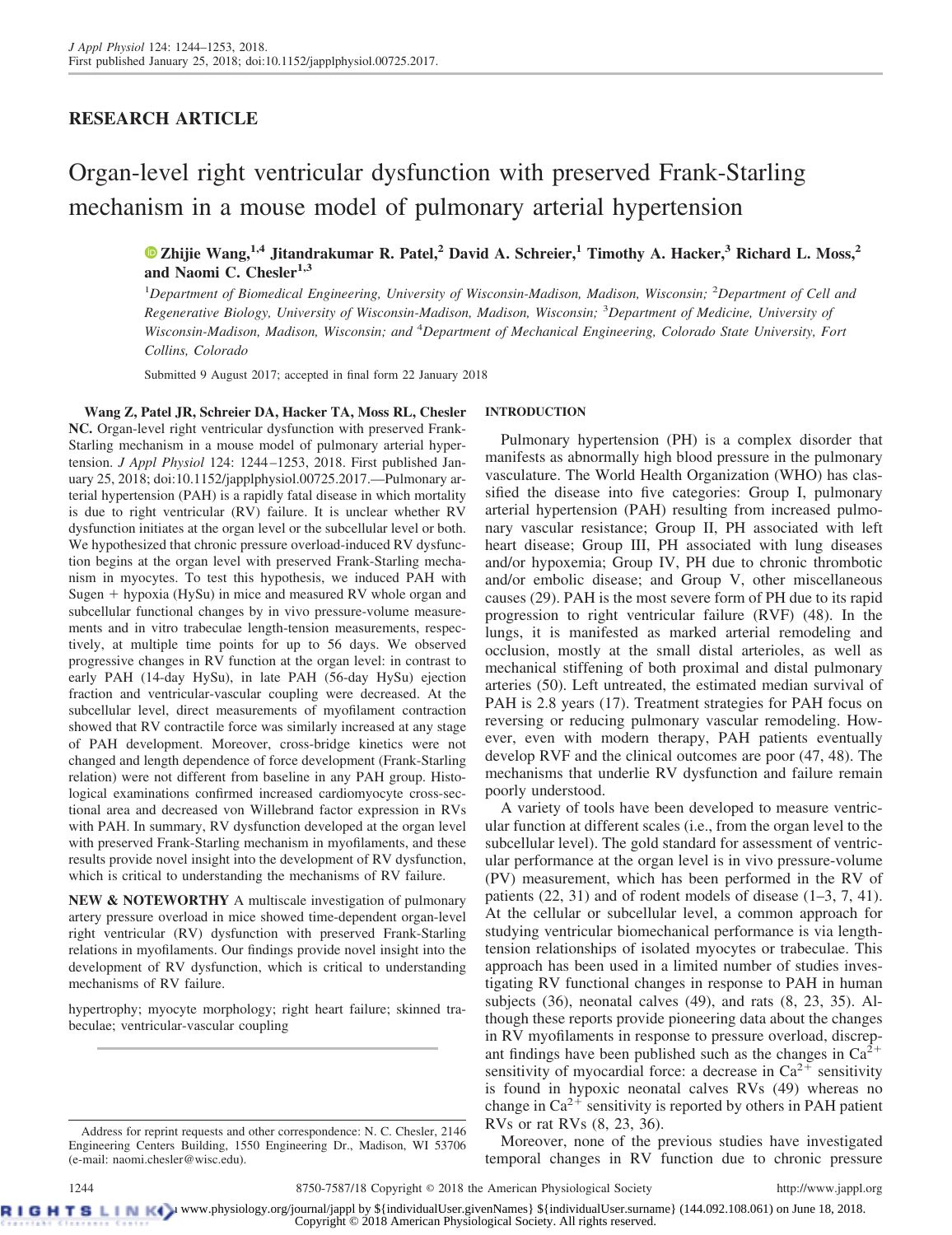overload at both the organ level and the subcellular level. Therefore, it is unknown whether RV impairment originates at the organ level or the subcellular level or both simultaneously, leading to limited insight into the mechanisms of RV failure.

In the present study, we hypothesized that chronic pressure overload due to PAH initiates RV dysfunction at the organ level with preserved Frank-Starling mechanism in myofilaments. To test this hypothesis, we adapted a recently established mouse PAH model, by which PAH is induced by the combined exposure to chronic hypoxia and weekly injection of Sugen (HySu), a vascular endothelial growth factor (VEGF) receptor inhibitor (4). We extended the HySu treatment from 2 wk to 8 wk and then characterized RV function at both whole organ and subcellular levels at different time points. Cellular and molecular changes in RVs were examined by histology and immunohistochemistry. Our main finding is that chronic pressure overload caused RV dysfunction at the organ level with preserved Frank-Starling relations at the subcellular level.

#### **MATERIALS AND METHODS**

*Animal preparation for in vivo hemodynamic measurements.* Male C57BL6/J mice were obtained from Jackson Laboratory (Bar Harbor, ME); female mice were not used to reduce variability due to sex differences (26). Mice were assigned into one of four groups for exposure to 0 ( $N = 9$ ), 14 ( $N = 9$ ), 28 ( $N = 8$ ), or 56 ( $N = 8$ ) days of normobaric hypoxia (10% oxygen); animals exposed to hypoxia were also treated weekly with Sugen (SU5416, Sigma) at a dose of 20 mg/kg via intraperitoneal (ip) injection. The 0-day, normoxia control group was housed in room air; these animals were treated weekly with  $(N = 5)$  or without  $(N = 4)$  vehicle [i.e., carboxymethyl cellulose sodium (CMC) solution: 0.5% (wt/vol) CMC, 0.9% (wt/vol) sodium chloride, 0.4% (vol/vol) polysorbate 80, 0.9% (vol/vol) benzyl alcohol in deionized water] for 3 wk. We did not observe any differences between the nontreated and 3-wk CMC-treated controls. All mice were  $10-14$  wk of age at the time of euthanasia to minimize the effects of aging. As a consequence, mice were 6 wk old at the start of the 56-day exposure, 8 wk old at the start of the other HySu exposures, and 10 wk old at the start of the normoxic (control) exposures. The University of Wisconsin Institutional Animal Care and Use Committee approved all procedures.

*Anesthesia, ventilation, and ventricular exposure.* For in vivo pressure-volume (PV) measurements, mice were anesthetized with urethane solution  $(1,000-1,200 \text{ mg/kg}$  body wt ip), intubated, and placed on a ventilator (Harvard Apparatus, Holliston, MA) using a tidal volume of  $\sim 225$   $\mu$ l room air at a respiratory rate of  $\sim 125$ breaths/min. They were then placed supine on a heated pad to maintain body temperature at 38 –39°C. A ventral midline skin incision was made and the thoracic cavity was entered through the sternum. The chest wall and lungs were carefully retracted to expose the RV. Hydroxyethylstarch  $(-24 \mu g)$  (6%; 2 mg/g body wt) was injected intravenously to restore vascular volumes (39).

*Instrumentation and in vivo hemodynamic measurements.* The left carotid artery was cannulated with a 1.2-F catheter with a pressure transducer at the tip (Scisense, London, Ontario, Canada) and advanced into the ascending aorta to measure systemic blood pressure. Subsequently, the RV apex was localized and a 1.2-F admittance pressure-volume (PV) catheter (Scisense) was introduced using a 20-gauge needle leaving the pericardium intact. After instrumentation was established and initial PV measurements were obtained, the inferior vena cava was isolated and briefly occluded to obtain alterations in venous return for determination of end-systolic PV relations (i.e., ESPVR). This vena cava occlusion (VCO) was limited to a few seconds in duration to avoid reflex responses. VCO was performed at least three times. The magnitude and phase of the electrical admittance as well as the RV pressure were continuously recorded at 1,000 Hz and analyzed on commercially available software (Notocord Systems, Croissy Sur Seine, France) as previously reported (39, 41).

After the in vivo measurements, animals were euthanized by exsanguination under anesthesia and then RV free wall, left ventricle (LV) free wall, and septum tissue were harvested and weighed. RV hypertrophy was assessed by the Fulton index as the weight ratio of  $RV$  and  $(LV + septum)$ . Hematocrit was obtained immediately after euthanasia.

*Hemodynamic data analysis.* The pressure and volume signals were recorded and at least 10 consecutive cardiac cycles free of extra systolic beats were selected and used for the analysis. Standard hemodynamic variables including heart rate (HR), RV peak systolic pressure (RVSP), total pulmonary vascular resistance (TPVR, estimated as RVSP/cardiac output) and common RV function parameters such as stroke volume (SV), stroke work (SW, estimated as the area within the PV loop), ejection fraction (EF), cardiac output (CO), chamber compliance ( $\Delta V/\Delta P$ ), and effective arterial elastance (E<sub>a</sub>) were exported by Notocord or calculated thereafter. RV contractile function was quantified in three ways: the slope of the ESPVR  $(E_{es})$ , preload-recruitable stroke work (PRSW), and dP/dt<sub>max</sub>. RV diastolic function was further measured by dP/d*t*min, end-diastolic volume (EDV), relaxation factor  $\tau$ , and the slope of the end-diastolic pressurevolume relations (EDPVR). Finally, the RV-pulmonary vascular interaction was evaluated by ventricular-vascular coupling (VVC), a well-accepted parameter for RV function assessment in animal and clinical studies (16, 21, 42), as the ratio of  $E_{es}$  to  $E_a$ .

*Preparation of skinned RV trabeculae.* An additional 27 C57BL6 male mice were used for subcellular measurements of RV function. Mice were exposed to hypoxia for 0, 14, 28, or 56 days. Those exposed to hypoxia were also intraperitoneally injected with SU5416 wkly. The 0-day normoxia control mice were intraperitoneally injected with CMC vehicle for 8 wk to match the 56-day HySu animals. After euthanasia and tissue preparation, the total number of skinned RV trabeculae measurements was:  $n = 6$  for 0-day HySu,  $n = 10$  for 14-day HySu,  $n = 12$  for 28-day HySu, and  $n = 7$  for 56-day HySu.

RV trabeculae were isolated as described previously (33). All solutions were in micromoles per liter. Briefly, the hearts were removed from mice anesthetized with inhaled isoflurane and then pinned down to the dissecting dish filled with modified Ringer solution (120 NaCl, 19 NaHCO<sub>3</sub>, 1.2 Na<sub>2</sub>HPO<sub>4</sub>, 1.2 MgSO<sub>4</sub>, 5 KCl, 1 CaCl<sub>2</sub>, 10 glucose; pH 7.4) preequilibrated with  $95\%$  O<sub>2</sub>-5\% CO<sub>2</sub>. The RVs were cut open and exposed to fresh Ringer solution containing 20 mM 2,3-butanedione monoxime (BDM) for 20 min (2  $\times$ solution change). The RV trabeculae were then dissected free, tied to sticks to hold muscle length fixed, and transferred to relaxing solution [100 KCl, 20 imidazole, 7 MgCl<sub>2</sub>, 2 EGTA, 4 ATP, 0.25 4-(2-aminoethyl) benzenesulfonyl fluoride hydrochloride (AEBSF), 0.04 leupeptin, and 0.01 E64; pH 7.0;  $4^{\circ}$ C] containing 1% Triton X-100. After skinning overnight, the trabeculae were washed in relaxing solution  $(-1 h)$  and stored at  $-20^{\circ}$ C in relaxing solution containing glycerol (50:50 vol/vol).

*Length-tension experimental solutions, apparatus, and protocols.* Solution compositions (pCa 9.0, preactivating solution, and pCa 4.5) used for mechanical measurements were calculated as previously reported (33). A range of Ca<sup>2+</sup> activating solutions (pCa 6.3–5.4) were prepared by mixing solutions of pCa 9.0 and pCa 4.5.

On the day of an experiment, skinned trabeculae were washed in relaxing solution for 30 min before cutting them free from the sticks and trimming their ends. The trimmed trabeculae were then transferred to a stainless steel experimental chamber containing pCa 9.0 solution. The ends of each trabecula were attached to the arms of a motor (model 312B, Aurora Scientific) and force transducer (model 403, Aurora Scientific). The chamber assembly was then placed on the stage of an inverted microscope (Olympus) fitted with a  $40\times$  objective and a CCTV camera (model WV-BL600, Panasonic). Images were acquired using an AGP 4X/2X graphics card and associated

*J Appl Physiol* • doi:10.1152/japplphysiol.00725.2017 • www.jappl.org<br>B L D Www.physiology.org/journal/jappl by \${individualUser.givenNames} \${individualUser.surname} (144.092.108.061) on June 18, 2018.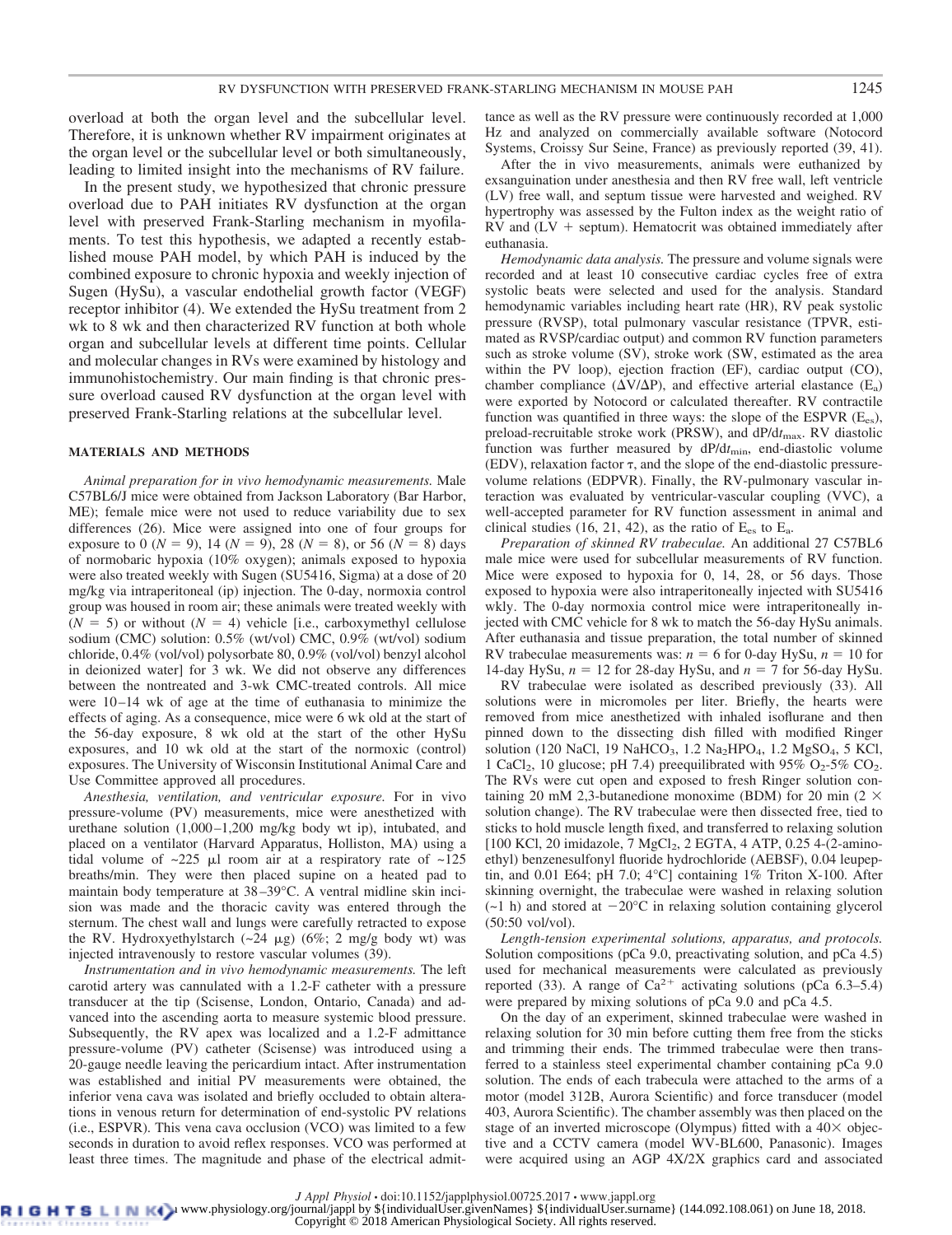software (ATI Technologies) and were used to assess mean sarcomere length (SL) during the course of each experiment. Changes in force and motor position were sampled (16-bit resolution, DAP5216a, Microstar Laboratories) at 2.0 kHz and saved using SLControl software developed in this laboratory [\(http://www.slcontrol.com\)](http://www.slcontrol.com).

Passive force,  $Ca^{2+}$  activated force and apparent rate of force redevelopment  $(k<sub>tr</sub>)$  were first measured at SL of 2.0  $\mu$ m and then at  $2.2 \mu$ m. Briefly, the skinned trabeculae were stretched to a mean SL of 2.0  $\mu$ m in pCa 9.0 solution. After measuring length and width, the preparations were transferred first to preactivating solution, then to  $Ca<sup>2+</sup>$  activating solution, and finally back to pCa 9.0 solution. Once in Ca<sup>2+</sup> activated solution, steady-state force and the apparent rate constant of force redevelopment  $(k<sub>tr</sub>)$  were measured simultaneously using the modified multistep protocol developed by Brenner and Eisenberg (33). That is, after force reached a steady level in pCa 9.0 – 4.5, the length was rapidly reduced by  $\approx$  20%, held for 14 ms, and then restretched back to its original length. As a result of restretch, there was an initial transient increase, followed by a decrease in force (seen as a spike in the force trace) and subsequent slow recovery of force nearing the initial steady-state level. The  $k_{tr}$  is the rate constant of force redevelopment after the spike. The drop in force recorded in solution of pCa 9.0 was taken as passive force and was therefore subtracted from the drop in total force at each pCa to yield  $Ca^{2+}$ activated force (P). The protocol was repeated to establish active force-pCa and  $k_{tr}$ -pCa/relative active force at SL of 2.2  $\mu$ m.

*RV trabeculae data analysis.* Cross-sectional areas of skinned trabeculae were calculated assuming that the trabeculae are cylindrical and using the widths measured from video images. Each  $Ca^{2+}$ activated force (P) at pCa between 6.4 and 5.4 was expressed as a fraction of the maximum  $Ca^{2+}$  activated force (P<sub>o</sub>) developed by the same preparations at pCa 4.5, i.e.,  $P/P_0$ . To determine the Ca<sup>2+</sup> sensitivity of isometric force ( $pCa<sub>50</sub>$ ), force- $pCa$  data were fitted with the Hill equation:  $P/P_0 = [Ca^{2+}]^n/(k^n + [Ca^{2+}]^n)$ , where n is the slope  $(n_H; Hill coefficient)$  and *k* is the Ca<sup>2+</sup> concentration for half-maximal activation ( $pCa<sub>50</sub>$ ).  $k<sub>tr</sub>$  was determined by linear transformation of the half-time of force recovery  $[k_{tr} = -\ln$  $0.5 \times (t_{1/2})^{-1}$ ] (33).

*RV histology and immunohistochemistry.* In additional groups of mice exposed to HySu for 0, 14, and 56 days ( $N = 4$  per group), RV tissues were harvested, fixed in 10% formalin, paraffin embedded, and longitudinally sectioned for histology analysis. H&E stain was performed to examine the cardiomyocyte morphology, and immunohistochemistry was performed to examine the RV capillary rarefaction and RV calcium handling capability. Briefly, sections were deparaffinized, rehydrated, heated in pH 6.0 citrate solution (10 mM citric acid, 0.05% Tween 20) to induce epitope retrieval, and incubated with  $0.3\%$  H<sub>2</sub>O<sub>2</sub> to inactivate endogenous peroxidase. Sections were then blocked with 10% goat serum (Sigma, St. Louis, MO), stained with rabbit polyclonal anti-human von Willebrand factor (vWF) (1:100, ab7356, previously Chemicon International and now MilliporeSigma, Temecula, CA), and visualized with Signal Stain Boost IHC Detection Reagent (Cell Signaling Technology, Beverly, MA) and DAB substrate kit (8059, Cell Signaling, Danvers, MA). Finally, slides were counterstained with hematoxylin.

Images were captured using an inverted microscope (TE-2000 –5, Nikon, Melville, NY) and analyzed using MetaVue (Optical Analysis Systems, Nashua, NH). The cardiomyocyte morphology was measured by *1*) the cell area under the cross-section orientation and *2*) the cardiomyocyte width (or diameter) under the longitudinal orientation at positions presenting substantial length of uniform width (44). For each animal, 5–10 regions were selected and averaged to derive the myocyte cross-sectional area (CSA) or width. For immunostaining images, the positive staining area (i.e., the brown color) was identified by color thresholding in a representative field. This area was then divided by the entire vessel area to calculate the area percentage of vWF expression. All histology analyses were done by an individual observer blinded to the condition/group of the histology slides during the quantification.

*Statistical analysis.* Statistical analysis of in vivo hemodynamics was performed using a one-way ANOVA with Tukey HSD test for exposure groups or generalized least squares with multiple comparisons for exposure. Data analysis was conducted using the R software version 2.5.1 (R Foundation for Statistical Computing, Vienna, Austria). For the RV trabeculae analysis, either paired or unpaired *t*-tests were used. All *P* values were two-sided, and  $P \leq 0.05$  was taken as statistically significant. All values are presented as means  $\pm$  SE.

#### **RESULTS**

*Progression of PAH.* RVSP increased progressively as HySu exposure time increased up to 28 days (control group  $= 0$ -day HySu) and then plateaued ( $P \le 0.05$ , Fig. 1*A*). The increase in RVSP tracked the increases in total PVR (see Table 2, *P* 0.05) and Ea ( $P < 0.05$ , Fig. 1*B*).

RV hypertrophy was significant in early PAH and did not further advance in later PAH (see RV mass and Fulton index in Table 1,  $P \leq 0.05$ ). Mice in all HySu exposure groups had increased hematocrit (Table 1,  $P \leq 0.05$ ) as expected. We did not observe significant changes in mean aortic pressure (MAP) in early PAH groups; there was a small but significant increase in MAP in the 56-day HySu group (Table 1). No LV hypertrophy was present in any PAH group compared with control.

*RV function at organ level.* We quantified organ-level RV contractile function by PRSW (Table 2), dP/dt<sub>max</sub>, and E<sub>es</sub> (ESPVR) (Fig. 1, *C* and *D*). As measured by the first two parameters, RV contractility increased at an early stage (14 day HySu) and then plateaued. In contrast, the preload independent contractility  $(E_{es})$  increased initially (at 14- and 28-day HySu) and then returned to control levels (at 56-day HySu) (Fig. 1*D*).

We also measured parameters that are typically used to evaluate overall heart function in vivo: EF and SV. With the progression of PAH, EF gradually decreased and the reduction reached significance at the 56-day point (Fig. 1*E*,  $P < 0.05$ ). We observed a trend of reduction in SV but no changes were statistically significant (Table 1). There were no significant changes in either heart rate (Table 1) or CO (Table 2).

The ventricular-vascular coupling (VVC), computed as  $E_{es}$ / Ea, is a useful functional index to capture the ability of the RV to supply blood flow to the pulmonary circulation against a given arterial afterload (42). This parameter assesses the organorgan interaction of the entire RV-pulmonary vasculature system. We found that VVC was maintained in early, mild PAH (14-day HySu) and fell with later, more severe PAH (56-day HySu,  $P \le 0.05$ , Fig. 1*F*) due to the persistent increase in arterial afterload  $(E_a)$  with control-level RV contractility  $(E_{es})$ .

To assess RV diastolic function, we measured RV chamber wall compliance, end-diastolic volume (EDV), dP/dt<sub>min</sub>, relaxation factor  $(\tau)$ , and the end-diastolic pressure-volume relationship (EDPVR) (see Table 2). We observed a significant decrease in RV chamber compliance since early PAH ( $P \le 0.05$ ), suggesting RV wall stiffening occurred in all stages of PAH. RV EDV increased significantly in the 56-day HySu group  $(P \le 0.05)$ , indicating the RV dilation at late PAH. dP/dt<sub>min</sub> was markedly reduced at early PAH and continued decreasing with increased HySu exposure duration ( $P \leq 0.05$ ). There was a significant decrease in  $\tau$ , a preload-independent measure of isovolumic relaxation, with early PAH, but  $\tau$  returned toward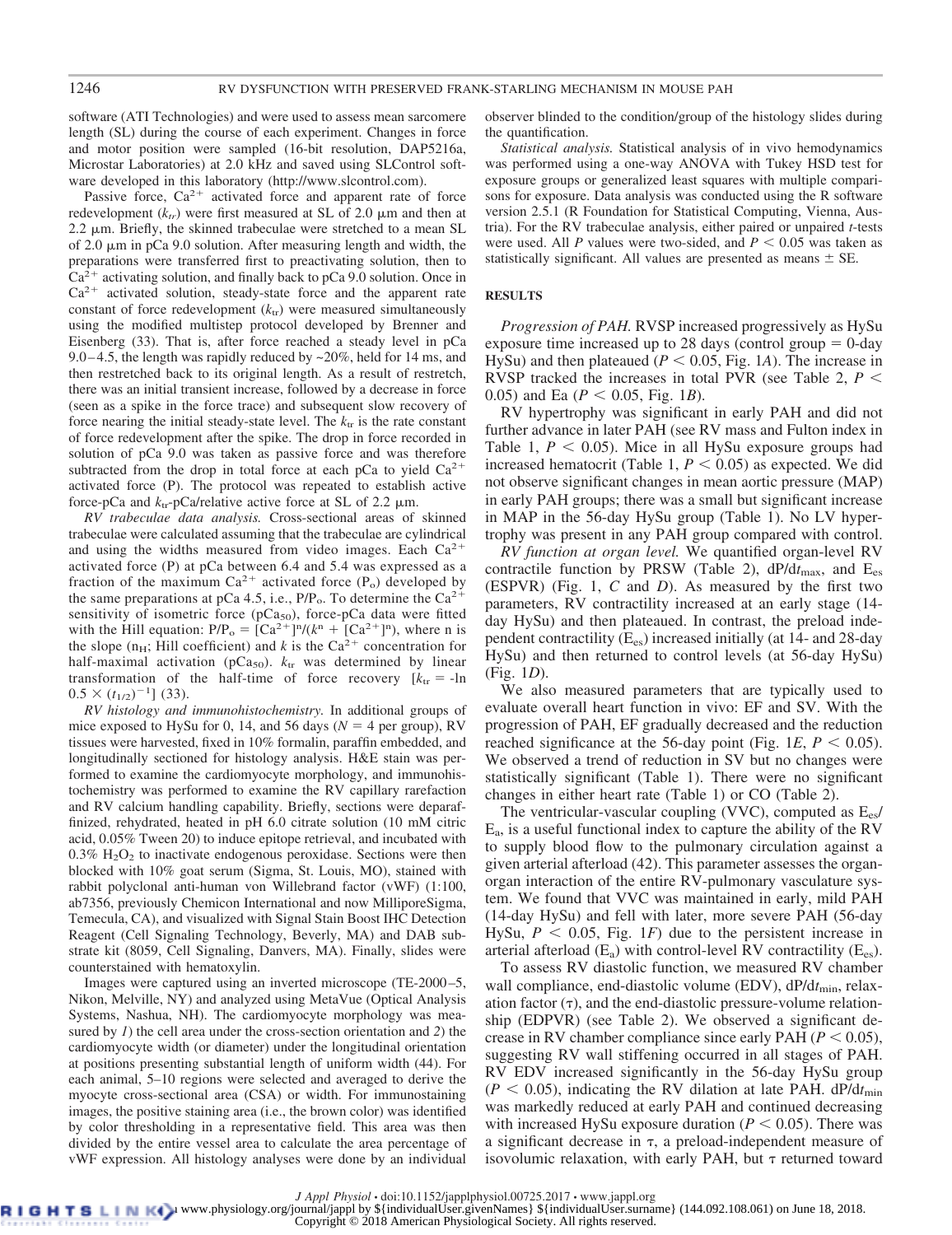**4000 4500**

**C**

**45 50**

**A**

\*

\*† \*†





Fig. 1. Changes in RV systolic pressure (*A*), total arterial afterload E<sub>a</sub> (*B*), dP/d*t*<sub>max</sub> (*C*), E<sub>es</sub> (*D*), ejection fraction (*E*), and ventricular-vascular coupling (E<sub>es</sub>/E<sub>a</sub>) (*F*) after 14-, 28- and 56-day HySu exposure. \**P*  $\lt$  0.05 vs. normoxia.  $\frac{1}{T}P \lt$  0.05 vs. 14-day HySu.  $N = 8-9$  per group.

control levels in the 28-HySu and 56-day HySu groups ( $P \leq$ 0.05). Finally, we did not observe significant changes in the EDPVR in any PAH group.

*RV function at subcellular level.* The passive force generated by RV trabeculae at different sarcomere lengths (SL) was measured, and the SL-dependent changes in passive force were identical in all groups. At  $SL$  2.0  $\mu$ m, passive force measured in all PAH trabeculae was similar to the control, and at longer SLs, the passive force was elevated in all PAH trabeculae and

Table 1. *Changes in whole body parameters after 14-, 28 and 56-day HySu exposure*

|                        | Normoxia                      | 14-day HySu 28-day HySu 56-day HySu |                  |                  |
|------------------------|-------------------------------|-------------------------------------|------------------|------------------|
| RV mass, mg            | $20 \pm 1$                    | $31 \pm 2^*$                        | $34 \pm 2^*$     | $32 + 2*$        |
| $LV$ + septum mass, mg | $78.3 \pm 2.2$ $77.8 \pm 4.3$ |                                     | $78.9 \pm 4.5$   | $74.0 \pm 4.6$   |
| BW, g                  | $25.3 \pm 0.6$                | $23.2 \pm 0.4$                      | $24.1 \pm 0.6$   | $24.4 \pm 0.7$   |
| Fulton index, mg/mg    | $0.26 \pm 0.01$               | $0.40 \pm 0.02^*$                   | $0.44 \pm 0.03*$ | $0.43 \pm 0.01*$ |
| Hct, $%$               | $46 \pm 1.1$                  | $75 \pm 2.2^*$                      | $61 \pm 0.4*$    | $69 \pm 1.0^*$   |
| HR, beats/min          | $552 \pm 16$                  | $597 \pm 17$                        | $597 \pm 17$     | $602 \pm 14$     |
| MAP, mmHg              | $53 \pm 5$                    | $55 \pm 3$                          | $55 \pm 1$       | $72 \pm 3*+1$    |
|                        |                               |                                     |                  |                  |

Results are presented as means  $\pm$  SE;  $n = 8-9$  per group. RV, right ventricle; LV, left ventricle; S, septum; BW, body weight; Hct, hematocrit.  $*P < 0.05$  vs. Normoxia.  $\dagger P < 0.05$  vs. 14-day HySu.  $\#P < 0.05$  vs. 28-day HySu.

there was no difference in PAH groups (Fig. 2*A*). Detailed results are presented in Table 3.

Next, we examined the maximal  $Ca^{2+}$ -activated force at different SL. All PAH groups showed significantly elevated activated force at every SL except for the 56-day HySu group at SL  $2.2 \mu m$  (Table 3). When trabeculae were stretched from SL 2.0 to 2.2  $\mu$ m, there was a significant increase in maximum Ca<sup>2+</sup>-activated force in both control and PAH trabeculae (Table 3). Thus SL-dependent increases in maximum  $Ca^{2+}$ activated force were evident and similar in all groups of trabeculae.

We also examined  $Ca^{2+}$  sensitivity of force (pCa<sub>50</sub>) in the RV trabeculae. The time-dependent changes in  $pCa<sub>50</sub>$  were different from those observed in passive or maximal  $Ca^{2+}$ activated forces. Interestingly,  $pCa<sub>50</sub>$  was significantly higher in 14-day HySu trabeculae compared with control trabeculae, and this increase was absent in 28- and 56-day HySu trabeculae (Fig. 2*B*). When stretched from SL 2.0 to 2.2  $\mu$ m, the pCa<sub>50</sub> values increased in all four groups of trabeculae. Thus SLdependent increases in  $Ca^{2+}$  sensitivity of force were evident and similar in all groups of trabeculae.

Finally, at both SLs, the Hill coefficient  $(n_H)$  and the apparent rate of maximum force redevelopment  $(k<sub>tr</sub>)$  were similar in

*J Appl Physiol* • doi:10.1152/japplphysiol.00725.2017 • www.jappl.org<br>B L D Www.physiology.org/journal/jappl by \${individualUser.givenNames} \${individualUser.surname} (144.092.108.061) on June 18, 2018. Copyright © 2018 American Physiological Society. All rights reserved.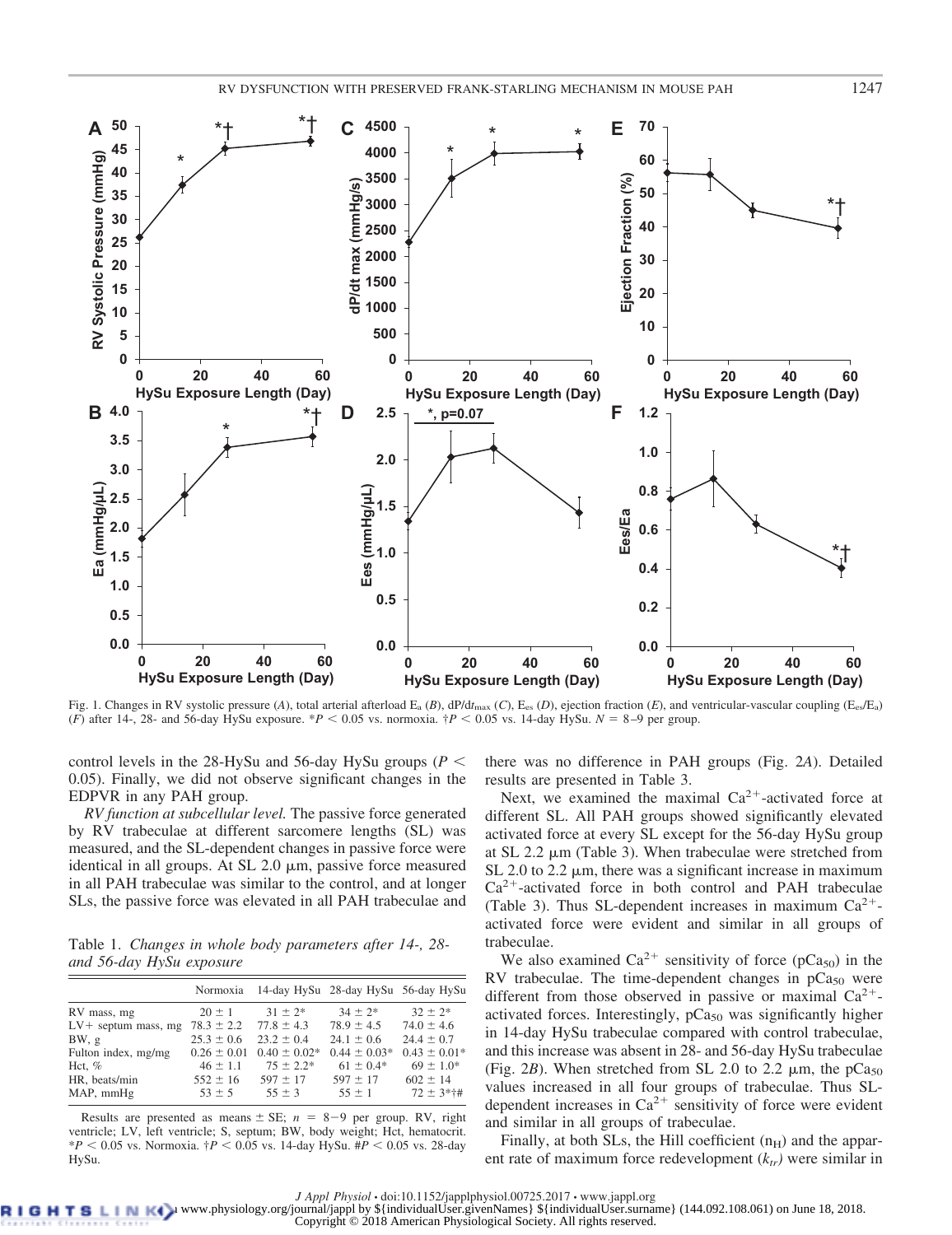## 1248 RV DYSFUNCTION WITH PRESERVED FRANK-STARLING MECHANISM IN MOUSE PAH

|                               | Normoxia        | 14-day HySu      | 28-day HySu                  | 56-day HySu        |
|-------------------------------|-----------------|------------------|------------------------------|--------------------|
| Total PVR, $mmHg·ml^{-1}·min$ | $3.3 \pm 0.3$   | $4.5 \pm 0.5$    | $5.6 \pm 0.3*$               | $5.8 \pm 0.3*$     |
| PRSW, mmHg                    | $19 \pm 1$      | $28 \pm 3$       | $26 \pm 1$                   | $27 \pm 2$         |
| $RV$ EDV, $\mu$ l             | $24 \pm 1$      | $26 \pm 3$       | $30 \pm 1$                   | $35 \pm 2*$        |
| RVEDP, mmHg                   | $0.8 \pm 0.1$   | $1.2 \pm 0.1$    | $1.4 \pm 0.2^*$              | $1.1 \pm 0.1$      |
| $RV$ compliance, $\mu$ l/mmHg | $0.53 \pm 0.03$ | $0.36 \pm 0.04*$ | $0.30 \pm 0.01*$             | $0.29 \pm 0.01*$   |
| $\tau$ , ms                   | $5.7 \pm 0.5$   | $3.1 \pm 0.6^*$  | $5.0 \pm 0.3$                | $5.3 \pm 0.5^+$    |
| $dP/dt_{min}$ , mmHg/s        | $1,657 \pm 213$ | $2.630 \pm 195*$ | $3.525 \pm 161$ <sup>*</sup> | $3,480 \pm 138$ *† |
| $RV$ ESV, $\mu$ l             | $9.8 \pm 0.6$   | $12.4 \pm 2.6$   | $16.5 \pm 1.3$               | $21.2 \pm 2.3$     |
| $SV, \mu l$                   | $14.7 \pm 1.0$  | $14.9 \pm 1.4$   | $13.4 \pm 0.7$               | $13.4 \pm 0.7$     |
| $CO$ , ml/min                 | $8.1 \pm 0.6$   | $8.9 \pm 0.9$    | $8.0 \pm 0.5$                | $8.0 \pm 0.4$      |
| EDPVR, $mmHg/\mu l$           | $0.08 \pm 0.01$ | $0.08 \pm 0.01$  | $0.09 \pm 0.01$              | $0.07 \pm 0.01$    |

Table 2. *Changes in pulmonary and RV hemodynamics after 14-, 28- and 56-day HySu exposure*

Results are presented as means  $\pm$  SE;  $n = 8-9$  per group. PVR, pulmonary vascular resistance; PRSW, preload recruitable stroke work; RV EDV, RV end-diastolic volume; RVEDP, RV end-diastolic pressure (RVEDP, mmHg),  $\tau$ , relaxation factor; RV ESV, RV end-systolic volume; SV, stroke volume; CO, cardiac output; EDPVR, end-diastolic pressure-volume relationship.  $*P < 0.05$  vs. Normoxia.  $\frac{1}{7}P < 0.05$  vs. 14-day HySu.

PAH and control trabeculae, and all PAH trabeculae redeveloped maximum force at similar rates as control (Table 3). When stretched from SL 2.0 to 2.2  $\mu$ m, there were a decrease in  $n_H$  values and a small but insignificant decrease in  $k_t$  in all four groups of trabeculae.

*Morphological and biological changes in RV cardiomyocyte.* Because we found some differences in RV function between early- and late-PAH groups, we further investigated the structural changes in these RVs as well as the control RVs (i.e., normoxia, 14-day HySu and 56-day HySu groups). We examined the cardiomyocyte morphology with 2 different orientations. In the cross-sectional orientation, the RV myocyte CSA was increased similarly at both early and late PAH (Fig. 3, *A–D*;  $P \le 0.05$ ). In contrast, with the longitudinal orientation, the RV myocyte width was increased only in late PAH (Fig. 3, *E–H*;  $P \leq 0.05$ ). In addition, qualitatively, the cell alignment was well-organized in control and early PAH and became disorganized (loss of parallel striation and increased waviness) in late PAH (Fig. 3, *E*–*G*). These morphological changes indicated that the hypertrophy index of myocyte width, not myocyte CSA, is distinct in RV of late PAH from RV of early PAH.

We further measured the expression of vWF in blood vessels in these RVs. As vWF is routinely expressed by healthy

endothelial cells, the amount of vWF expression is a good indicator of coronary artery perfusion in RVs (54, 56). As shown in Fig. 3, *I* and *J*, both early and late PAH had similarly decreased vWF expression in RVs ( $P \leq 0.05$ ). Thus coronary perfusion is likely impaired early in PAH development.

### **DISCUSSION**

In the present study, we examined the temporal changes in RV structure and function at the organ level and subcellular level using a mouse model of PAH that displays many of the hallmarks of the human disease (4). The main finding is that the initiation of RV dysfunction due to chronic pressure overload was accompanied by no impairment of the Frank-Starling mechanism in the myofilaments. Specifically, we found that with pressure overload: *1*) RV EF decreases and RV contractility becomes uncoupled from the afterload (i.e., VVC decreases) in late PAH, indicating RV dysfunction; *2*) in both early and late PAH, RV trabeculae passive force increases and RV wall compliance decreases, suggesting that ventricular stiffening is universally present during the progression of RV dysfunction; *3*) in all PAH groups, the Frank-Starling mechanism is preserved in cardiac trabeculae; *4*) myocyte CSA was increased and RV vWF expression was decreased since early



Fig. 2. Changes in SL-dependent changes in passive force (A) and Ca<sup>2+</sup> sensitivity of force (pCa<sub>50</sub>) (B) in skinned RV trabeculae. The measurements were done in skinned normoxia ( $n = 6$ ), 14-day HySu ( $n = 10$ ), 28-day HySu ( $n = 12$ ), and 56-day HySu ( $n = 7$ ) RV trabeculae. \**P* < 0.05 vs. SL = 2.0  $\mu$ m in the same trabeculae.  $\dot{\tau}P$  < 0.05 vs. normoxia at the same SL.

*J Appl Physiol* • doi:10.1152/japplphysiol.00725.2017 • www.jappl.org<br>B L D Www.physiology.org/journal/jappl by \${individualUser.givenNames} \${individualUser.surname} (144.092.108.061) on June 18, 2018. Copyright © 2018 American Physiological Society. All rights reserved.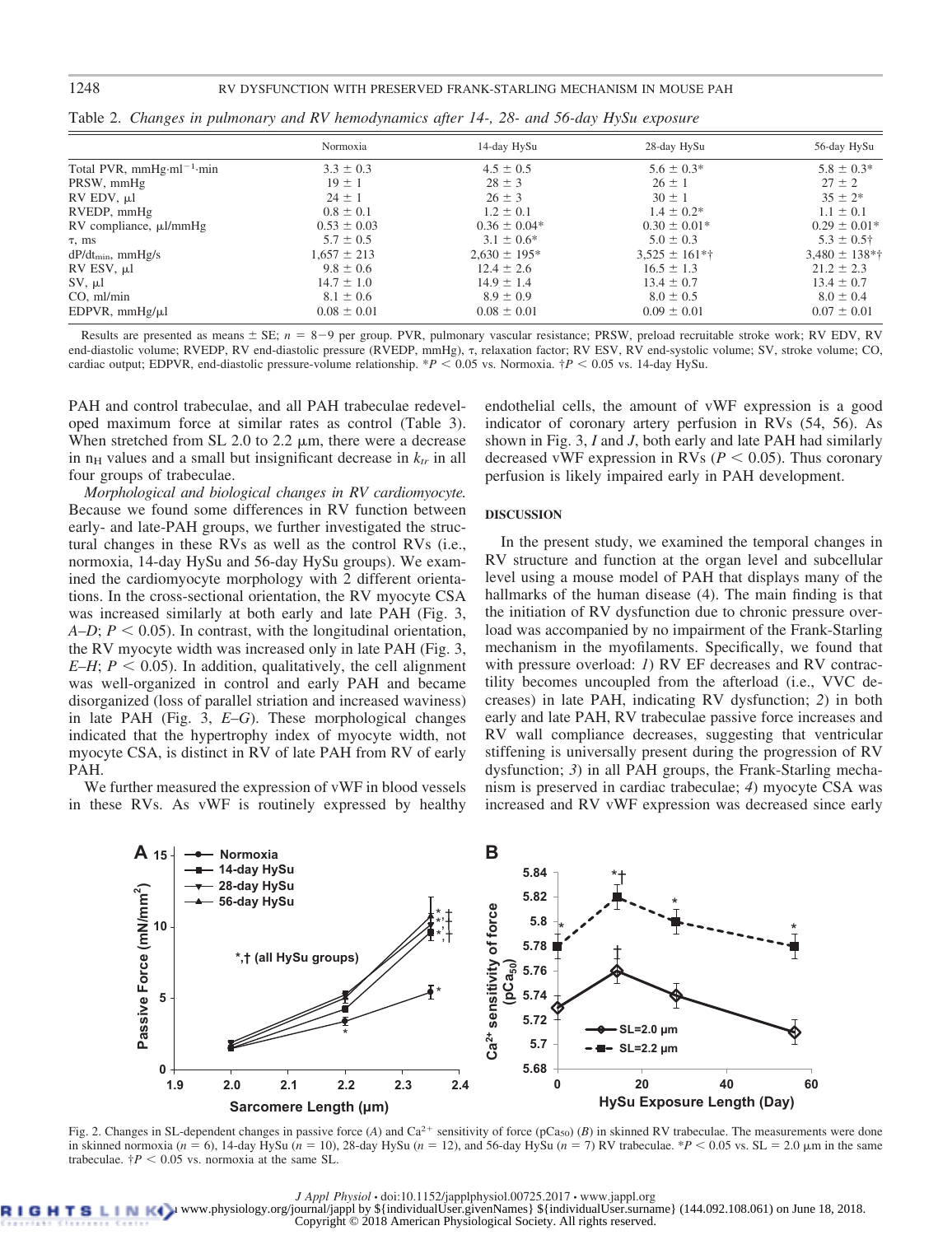| $SL, \mu m$ | Passive Force, mN/mm <sup>2</sup> | Maximum $Ca^{2+}$ Activated<br>Force, mN/mm <sup>2</sup> | Hill Coefficient, n <sub>H</sub> | $Ca2+$ Sensitivity of<br>Force, pCa <sub>50</sub> | Maximum Rate of Force<br>Redevelopment, $(ktr)$ , s <sup>-1</sup> |
|-------------|-----------------------------------|----------------------------------------------------------|----------------------------------|---------------------------------------------------|-------------------------------------------------------------------|
|             |                                   |                                                          | Normoxia (6/6)                   |                                                   |                                                                   |
| 2.0         | $1.49 \pm 0.15$                   | $25.52 \pm 1.28$                                         | $2.42 \pm 0.04$                  | $5.73 \pm 0.01$                                   | $32.82 \pm 2.11$                                                  |
| 2.2         | $3.40 \pm 0.28^*$                 | $35.23 \pm 2.78^*$                                       | $2.40 \pm 0.04$                  | $5.78 \pm 0.01*$                                  | $31.46 \pm 2.11$                                                  |
|             |                                   |                                                          | $14$ -day HySu (10/7)            |                                                   |                                                                   |
| 2.0         | $1.52 \pm 0.11$                   | $34.32 \pm 1.54$ #                                       | $2.50 \pm 0.08$                  | $5.76 \pm 0.01$ #                                 | $31.52 \pm 0.74$                                                  |
| 2.2         | $4.26 \pm 0.22**$                 | $45.88 \pm 2.16*$ #                                      | $2.42 \pm 0.06*$                 | $5.82 \pm 0.01**$                                 | $29.83 \pm 0.85$                                                  |
|             |                                   |                                                          | 28-day HySu (12/7)               |                                                   |                                                                   |
| 2.0         | $1.91 \pm 0.18$                   | $34.91 \pm 2.49$ #                                       | $2.35 \pm 0.03$                  | $5.74 \pm 0.01$                                   | $33.41 \pm 1.50$                                                  |
| 2.2         | $5.26 \pm 0.24**$                 | $46.75 \pm 2.98$ *#                                      | $2.26 \pm 0.02*$                 | $5.80 \pm 0.01*$                                  | $32.70 \pm 1.31$                                                  |
|             |                                   |                                                          | 56-day HySu (7/7)                |                                                   |                                                                   |
| 2.0         | $1.69 \pm 0.22$                   | $33.16 \pm 2.75$ #                                       | $2.41 \pm 0.08$                  | $5.71 \pm 0.01$                                   | $31.83 \pm 1.57$                                                  |
| 2.2         | $5.04 \pm 0.36**$                 | $44.12 \pm 5.07*$                                        | $2.34 \pm 0.05$                  | $5.78 \pm 0.01*$                                  | $31.21 \pm 1.77$                                                  |

Table 3. *Summary of SL-dependent changes in mechanical properties of skinned RV trabeculae*

All values are expressed as means  $\pm$  SE, with the no. of skinned RV trabeculae/mice hearts given in parentheses. \*Significantly different from values recorded at  $SL = 2.0 \mu m$ . #Significantly different from values recorded at the same SL in normoxia trabeculae.

PAH, suggesting cell enlargement and impaired myocardial perfusion contribute to the organ hypertrophy and dysfunction; and *5*) myocyte width was increased only in late PAH, suggesting increased myocyte width rather than increased CSA is a morphological signature of RV dysfunction.

The cause of death in severe PAH is typically RV failure. However, RV failure is a complex process and our current understanding of RVF is at a preliminary stage, largely shaped by the literature on left ventricle (LV) failure (5, 30, 37). It has become increasingly clear that, due to the differences in embryologic origin, anatomy, and function, the pathologies of the

two chambers are quite distinct (9). Indeed, a unique feature of RVF secondary to PAH is its reversibility after lung transplant (13). This suggests that the RV maladaptation is recoverable and probably due to different mechanisms at the organ level and the cellular level.

The development of pressure overload-induced RV dysfunction, which ultimately leads to RV failure, is poorly understood. A recent consensus concerning right heart failure defines it as "a clinical syndrome due to an alteration of structure and/or function of right heart circulatory system that leads to sub-optimal delivery of blood flow (high or low) to the pul-



Fig. 3. Morphological and molecular changes in RVs. *A–C*: representative histology images of cross-section orientation of myocytes from normoxia, 14-day, and 56-day HySu groups. *D*: myocyte cross-sectional area changes in these RVs. *E–G*: representative histology images of longitudinal orientation of myocytes from Normoxia, 14-day, and 56-day HySu groups. *H*: myocyte width changes in these RVs. *I*: representative histological images of RVs stained for vWF expression (brown color) in Normoxia, 14-day, and 56-day HySu groups. Arrows indicates blood vessels found in RV tissues. *J*: vWF expression level changes in these RVs.  $*P < 0.05$  vs. normoxia.  $\frac{4}{7}P < 0.05$  vs. 14-day HySu.  $N = 4$  per group. Scale bar, 50  $\mu$ m.

*J Appl Physiol* • doi:10.1152/japplphysiol.00725.2017 • www.jappl.org<br>B L D Www.physiology.org/journal/jappl by \${individualUser.givenNames} \${individualUser.surname} (144.092.108.061) on June 18, 2018.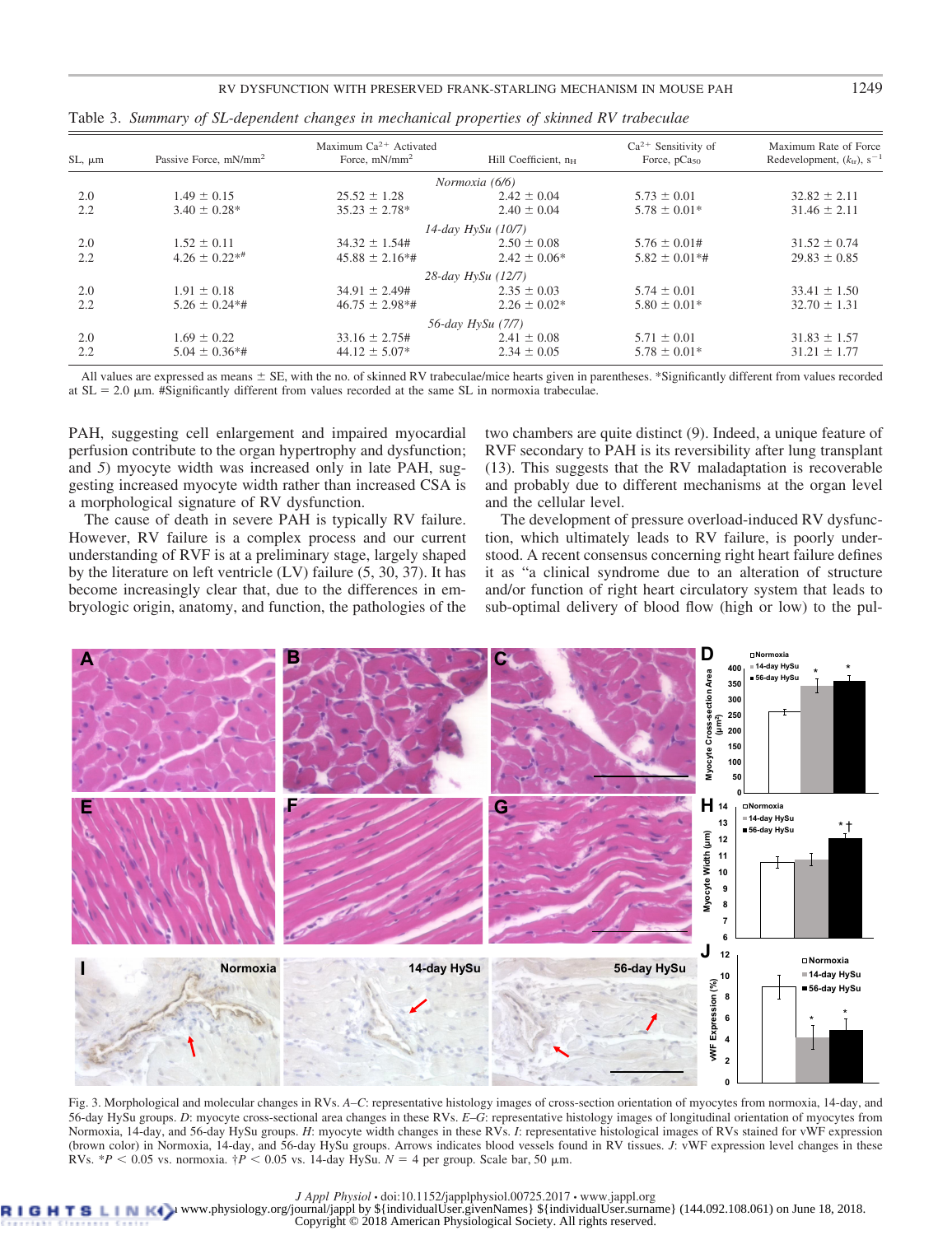monary circulation and/or elevated venous pressures—at rest or with exercise" (30). Due to a lack of clinical definition of RV failure with cut-off values for functional parameters (e.g., in RV EF or CO), prior studies include heterogeneous phenotypes of RV structure and function at different time points, severity, and species (3, 4, 8, 36, 39, 41, 49). Moreover, most studies examine RV function at either the organ level or cellular level but not both. To date, the present study is the first to investigate the development of RV dysfunction, in a timedependent manner, at both the organ level and myocyte level.

*Transition from RV function to dysfunction at whole organ level.* We observed continuous PAH progression as evidenced by the monotonically increasing total PVR, arterial afterload (E<sub>a</sub>), RVSP, PRSW, dP/dt<sub>max</sub>, and dP/dt<sub>min</sub>; and, with the persistent pressure overload, the RV chamber dilated and EF decreased significantly, which are often observed in failing RV (48).

The progression of RV dysfunction was more pronounced in the changes in ventricular-vascular coupling (VVC;  $E_{es}/E_a$ ). In early PAH (up to 14-day HySu), preload-independent RV contractility measured by  $ESPVR(E_{es})$  increased to match the increased arterial afterload, and as a result, VVC was maintained (Fig. 1). This increased contractile function was accompanied by an increase in RV mass (see Fulton index in Table 1) and no increase in RV chamber size (see RV EDV in Table 2). Thus overall, organ function was preserved. From 28-day HySu to 56-day HySu, which is late PAH, ESPVR was not able to match the continuously increased afterload, and VVC started to drop with the reduction being significant in the 56-day HySu group (Fig. 1). In this most severe PAH group, RV mass did not further increase compared with early PAH, EF was significantly decreased, and RV chamber volume was significantly increased. Thus the organ function was impaired.

*Absence of impairment in Frank-Starling relations at subcellular level despite RV dysfunction at whole organ level.* Whereas we observed time-dependent changes in RV function at the whole organ level, the investigation of RV trabeculae revealed different time-dependent cellular changes. More importantly, at all time points, the SL-dependent changes in RV trabeculae mechanical properties in PAH were similar to healthy controls, indicating that the Frank-Starling mechanism was preserved in PAH RVs.

 $Ca<sup>2+</sup>$  sensitivity of force (pCa<sub>50</sub>) was higher than in control trabeculae only in the 14-day HySu trabeculae (Fig. 2*B*, *P* 0.05) and then started to decrease at later time points (Fig. 2*B*). Changes in myofilament calcium sensitivity is a primary cause of reduced contractile performance of the heart although disparate results have been found between rodent studies and human studies, i.e., high  $Ca^{2+}$  sensitivity is found in human failing LVs but low  $Ca^{2+}$  sensitivity is found in some animal failing LVs (28). Thus in LV failure, both increased and decreased  $Ca^{2+}$  sensitivity have been reported (27, 28, 46). Inconsistent reports of changes in  $Ca^{2+}$  sensitivity are similarly found in RV failure research. A decrease in  $pCa<sub>50</sub>$  has been found in hypoxic neonatal calves RVs (49), but no change in  $Ca^{2+}$  sensitivity is reported in PAH patient RVs (36), monocrotaline-induced failing rat RVs (tested near physiological frequency) (23) or in pulmonary arterial banding (PAB) rat RVs  $(8)$ . Thus changes in pCa<sub>50</sub> are variable and may be dependent on the stage or severity of the heart failure or experimental procedures adopted (including the choice of controls) or animal model used. More interestingly, our results concerning the time-dependent changes in  $pCa<sub>50</sub>$  agree with the hypothesis of de Tombe (28) that heart failure is associated with early increase in myofilament  $Ca^{2+}$  sensitivity that reverts to decreased  $Ca^{2+}$  sensitivity at end-stage heart failure.

SL-dependent increases in passive force, maximum  $Ca^{2+}$ activated force, and  $Ca^{2+}$  sensitivity of force were observed in all RV trabeculae, confirming prior reports in healthy rat trabeculae (19, 33), healthy mouse trabeculae and myocytes (6, 20, 24), healthy bovine and porcine ventricular strips (6, 10, 43), healthy human ventricular myocytes (6, 45), as well as ventricles with pulmonary pressure overload from a variety of species [in rat (8), calf (49) and human (36)]. Previous in vitro studies on failing human LVs have yielded conflicting results: whereas some reported the Frank–Starling mechanism to be abolished (40), others showed that the length-tension relationship is preserved (52). In contrast, the findings on RVs with pressure overload are very clear as all studies report a preserved Frank-Starling mechanism (8, 36, 49), including our own data.

At SL  $>2.0$  µm, the passive force measured in all PAH trabeculae was significantly higher than that of the normoxia trabeculae (Fig. 2A,  $P \le 0.05$ ), and there were no further timeor severity-dependent changes in passive force. This initial increase in passive force was also reported in PAH patients with diastolic dysfunction defined as increased EDPVR (36). The increased length-dependent passive force, as a significant cellular change in the PAH trabeculae, could affect the organ-level pressure-volume relationships and right heart hemodynamics. Here we did not observe significant changes in EDPVR or  $\tau$ ; however, there was a significant reduction in RV chamber compliance, RV dilation, and increase in  $dP/dt_{\text{min}}$  (Table 2,  $\overline{P}$  < 0.05). These changes suggest a stiffened ventricular wall and enlarged chamber with increased rate of isovolumic relaxation  $(dP/dt<sub>min</sub>)$ .

Since titin and collagen predominantly contribute to passive force in myocardium (15, 35, 53), the increase in passive force in PAH trabeculae may be due to changes in either titin isoform type/phosphorylation state or collagen isoform type/content or both. Here we did not examine the titin in mouse RVs, but we have previously reported an increased collagen accumulation in the RVs of the same mouse PAH model (51), which suggests that the elevated passive force may be due to changes in collagen expression and subsequent fibrosis.

*Cellular and molecular changes associated with RV dysfunction.* In addition to the functional changes, we examined the structural changes in these RVs via histology and immunohistochemistry. Cardiomyocyte morphology is an important indicator of cardiac hypertrophy and the commonly examined parameters include myocyte CSA, length, width, and volume (36, 38). Here we observed a similar degree of CSA increase (~40%) in 14-day and 56-day HySu RVs. Since the same changes were observed in RV mass increase (Table 1), our results demonstrate that CSA enlargement contributes to the organ-level hypertrophy. Moreover, neither the RV mass nor the myocyte CSA further increased in late PAH when RV dysfunction occurred, which is consistent with prior findings that myocyte CSA does not increase with transition to failure in LVs in either hypertensive (11, 32) or myocardial infarction subjects (12, 55). The exact subcellular changes during myocyte CSA enlargement are unclear, and it is unknown how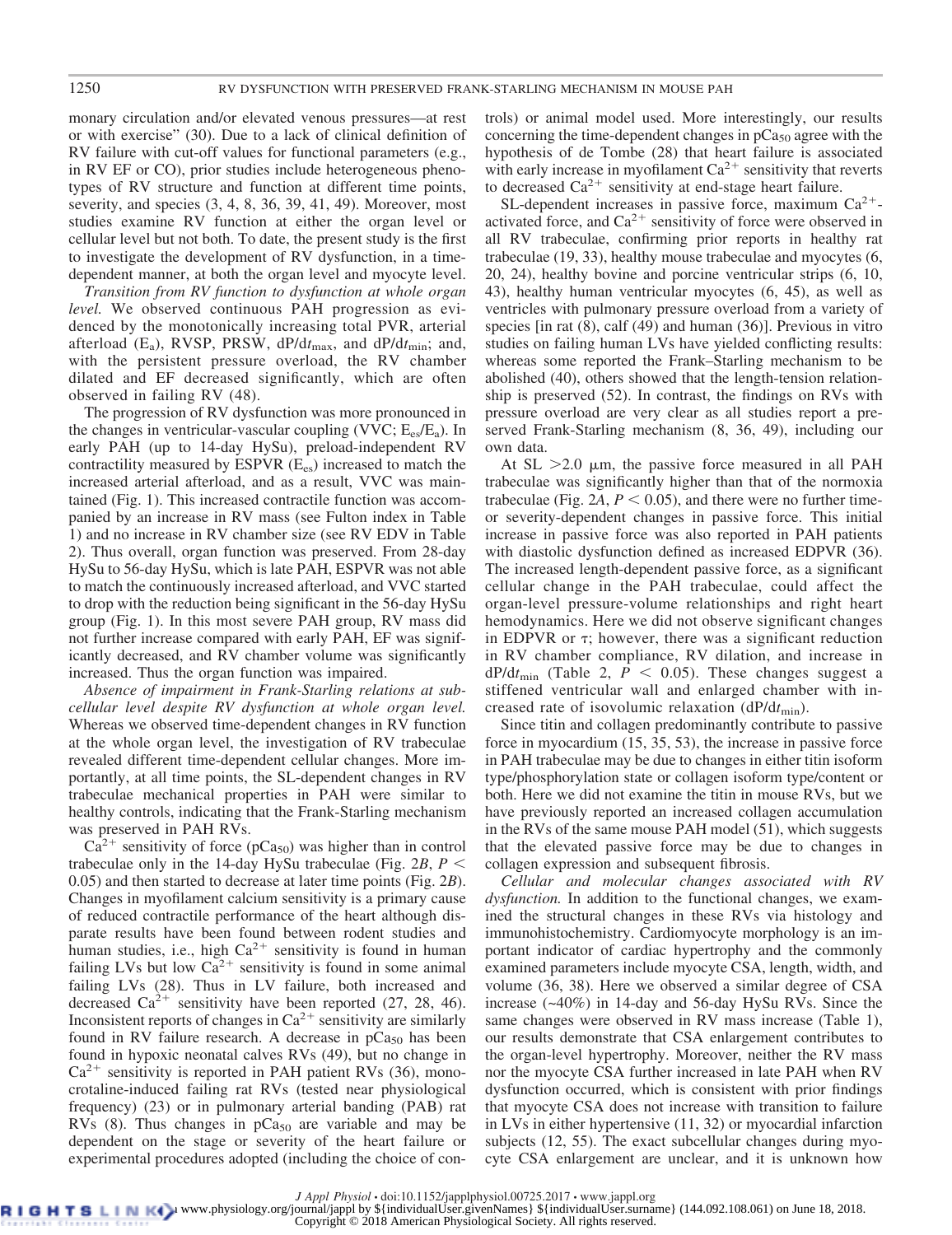these changes contribute to the development of RV dysfunction.

In contrast, the myocyte width measurement showed a significant increase in dysfunctional RVs from late PAH, and there was no increase in RVs from early PAH. Therefore, myocyte width may be a useful morphological marker for RV dysfunction. Although myocyte lengthening is associated with heart failure in LVs (11), it is challenging to measure in histological thin sections of tissue. This first report of the RV myocyte morphology change in dysfunctional RVs suggests myocyte width rather than CSA could be used as a simply measured cellular signature of RV dysfunction.

At the molecular level, the vWF expression, which measures endothelial cell function in coronary vessels, was reduced in RVs of both early and late PAH. These data suggest that impaired myocardial perfusion may be an additional key factor underlying the progression of RV dysfunction. Abnormal coronary circulation such as decreased vascular density (34) or RV ischemia (14) has been reported in failing human RVs. Moreover, an miRNA-126 treatment designed to improve RV vascular density has been shown to reverse RV failure in a rat model of PAH (14). This evidence not only suggests an important role of myocardial perfusion in RV dysfunction progression but also indicates that myocyte impairment may be limited (e.g., with preserved Frank-Starling mechanism) so that the RV dysfunction/failure is reversible (13).

*RV dysfunction and failure: understanding of mechanisms.* Presently there is no clear clinical definition of RV failure, probably due to the lack of detailed cellular and molecular mechanisms to explain RVF (47, 48). At the physiological level, RV failure has been identified by reduction in CO, SV, and/or EF, RV wall dilation, or decrease in contractility or VVC. But not all of these parameters are able to consistently predict RV failure: in some cases RV contractility increases as an adaptive response but SV or CO decreases, fulfilling a definition of failure (25); in other cases, the failing RV has reduced EF and diastolic dysfunction yet preserved CO (36). A recent study on sex differences in PAH patients suggests EF may be a more sensitive parameter for disease progression than CO (18). Therefore, it is necessary to understand the progression of RV dysfunction (and ultimately RV failure) to better care for patients.

In our late-PAH group (56-day HySu), we observed significant decreases in VVC and EF accompanied by RV chamber dilatation (EDV increase), and these data strongly indicate RV dysfunction. However, none of the PAH groups showed decreased SV or CO, which suggests a lack of established RV failure. Therefore, our experimental study captured the initiation of RV dysfunction, not an end-stage RV failure, due to chronic pressure overload. More importantly, the simultaneous examination of functional changes at whole organ and subcellular levels reveals time-dependent functional changes at the whole organ level accompanied by preserved Frank-Starling mechanism at the myocyte level.

#### **ACKNOWLEDGMENTS**

We thank Dr. Guoqing Song for the surgical assistance in pressure-volume loop measurements and Dr. Jens C. Eickhoff for the assistance in statistical analysis.

#### **GRANTS**

This study is funded by National Heart, Lung, and Blood Institute Grants R01-HL-086939 and R01-HL-115061.

#### **DISCLOSURES**

No conflicts of interest, financial or otherwise, are declared by the authors.

#### **AUTHOR CONTRIBUTIONS**

Z.W. and N.C.C. conceived and designed research; Z.W., J.R.P., D.A.S., and T.A.H. performed experiments; Z.W., J.R.P., and D.A.S. analyzed data; Z.W., J.R.P., T.A.H., R.L.M., and N.C.C. interpreted results of experiments; Z.W. prepared figures; Z.W. and J.R.P. drafted manuscript; Z.W., J.R.P., D.A.S., T.A.H., R.L.M., and N.C.C. edited and revised manuscript; Z.W., J.R.P., D.A.S., T.A.H., R.L.M., and N.C.C. approved final version of manuscript.

#### **REFERENCES**

- 1. **Bartelds B, Borgdorff MA, Smit-van Oosten A, Takens J, Boersma B, Nederhoff MG, Elzenga NJ, van Gilst WH, De Windt LJ, Berger RM.** Differential responses of the right ventricle to abnormal loading conditions in mice: pressure vs. volume load. *Eur J Heart Fail* 13: 1275–1282, 2011. doi[:10.1093/eurjhf/hfr134.](https://doi.org/10.1093/eurjhf/hfr134)
- 2. **Boehm M, Lawrie A, Wilhelm J, Ghofrani HA, Grimminger F, Weissmann N, Seeger W, Schermuly RT, Kojonazarov B.** Maintained right ventricular pressure overload induces ventricular-arterial decoupling in mice. *Exp Physiol* 102: 180 –189, 2017. doi[:10.1113/EP085963.](https://doi.org/10.1113/EP085963)
- 3. **Borgdorff MAJ, Bartelds B, Dickinson MG, Steendijk P, de Vroomen M, Berger RMF.** Distinct loading conditions reveal various patterns of right ventricular adaptation. *Am J Physiol Heart Circ Physiol* 305: H354 – H364, 2013. doi[:10.1152/ajpheart.00180.2013.](https://doi.org/10.1152/ajpheart.00180.2013)
- 4. **Ciuclan L, Bonneau O, Hussey M, Duggan N, Holmes AM, Good R, Stringer R, Jones P, Morrell NW, Jarai G, Walker C, Westwick J, Thomas M.** A novel murine model of severe pulmonary arterial hypertension. *Am J Respir Crit Care Med* 184: 1171–1182, 2011. doi[:10.1164/](https://doi.org/10.1164/rccm.201103-0412OC) [rccm.201103-0412OC.](https://doi.org/10.1164/rccm.201103-0412OC)
- 5. **Drake JI, Bogaard HJ, Mizuno S, Clifton B, Xie B, Gao Y, Dumur CI, Fawcett P, Voelkel NF, Natarajan R.** Molecular signature of a right heart failure program in chronic severe pulmonary hypertension. *Am J Respir Cell Mol Biol* 45: 1239 –1247, 2011. doi[:10.1165/rcmb.2010-](https://doi.org/10.1165/rcmb.2010-0412OC) [0412OC.](https://doi.org/10.1165/rcmb.2010-0412OC)
- 6. **Edes IF, Czuriga D, Csányi G, Chlopicki S, Recchia FA, Borbély A, Galajda Z, Edes I, van der Velden J, Stienen GJ, Papp Z.** Rate of tension redevelopment is not modulated by sarcomere length in permeabilized human, murine, and porcine cardiomyocytes. *Am J Physiol Regul Integr Comp Physiol* 293: R20 –R29, 2007. doi[:10.1152/ajpregu.00537.](https://doi.org/10.1152/ajpregu.00537.2006) [2006.](https://doi.org/10.1152/ajpregu.00537.2006)
- 7. **Faber MJ, Dalinghaus M, Lankhuizen IM, Steendijk P, Hop WC, Schoemaker RG, Duncker DJ, Lamers JM, Helbing WA.** Right and left ventricular function after chronic pulmonary artery banding in rats assessed with biventricular pressure-volume loops. *Am J Physiol Heart Circ Physiol* 291: H1580 –H1586, 2006. doi[:10.1152/ajpheart.00286.2006.](https://doi.org/10.1152/ajpheart.00286.2006)
- 8. **Fan D, Wannenburg T, de Tombe PP.** Decreased myocyte tension development and calcium responsiveness in rat right ventricular pressure overload. *Circulation* 95: 2312–2317, 1997. doi[:10.1161/01.CIR.95.9.](https://doi.org/10.1161/01.CIR.95.9.2312) [2312.](https://doi.org/10.1161/01.CIR.95.9.2312)
- 9. **Friedberg MK, Redington AN.** Right versus left ventricular failure: differences, similarities, and interactions. *Circulation* 129: 1033–1044, 2014. doi[:10.1161/CIRCULATIONAHA.113.001375.](https://doi.org/10.1161/CIRCULATIONAHA.113.001375)
- 10. **Fukuda N, Wu Y, Farman G, Irving TC, Granzier H.** Titin isoform variance and length dependence of activation in skinned bovine cardiac muscle. *J Physiol* 553: 147–154, 2003. doi[:10.1113/jphysiol.2003.049759.](https://doi.org/10.1113/jphysiol.2003.049759)
- 11. **Gerdes AM.** Cardiac myocyte remodeling in hypertrophy and progression to failure. *J Card Fail* 8, *Suppl*: S264 –S268, 2002. doi[:10.1054/jcaf.2002.](https://doi.org/10.1054/jcaf.2002.129280) [129280.](https://doi.org/10.1054/jcaf.2002.129280)
- 12. **Gerdes AM, Kellerman SE, Moore JA, Muffly KE, Clark LC, Reaves PY, Malec KB, McKeown PP, Schocken DD.** Structural remodeling of cardiac myocytes in patients with ischemic cardiomyopathy. *Circulation* 86: 426 –430, 1992. doi[:10.1161/01.CIR.86.2.426.](https://doi.org/10.1161/01.CIR.86.2.426)
- 13. **Globits S, Burghuber OC, Koller J, Schenk P, Frank H, Grimm M, End A, Glogar D, Imhof H, Klepetko W.** Effect of lung transplantation on right and left ventricular volumes and function measured by magnetic

*J Appl Physiol* • doi:10.1152/japplphysiol.00725.2017 • www.jappl.org<br>B L D Www.physiology.org/journal/jappl by \${individualUser.givenNames} \${individualUser.surname} (144.092.108.061) on June 18, 2018.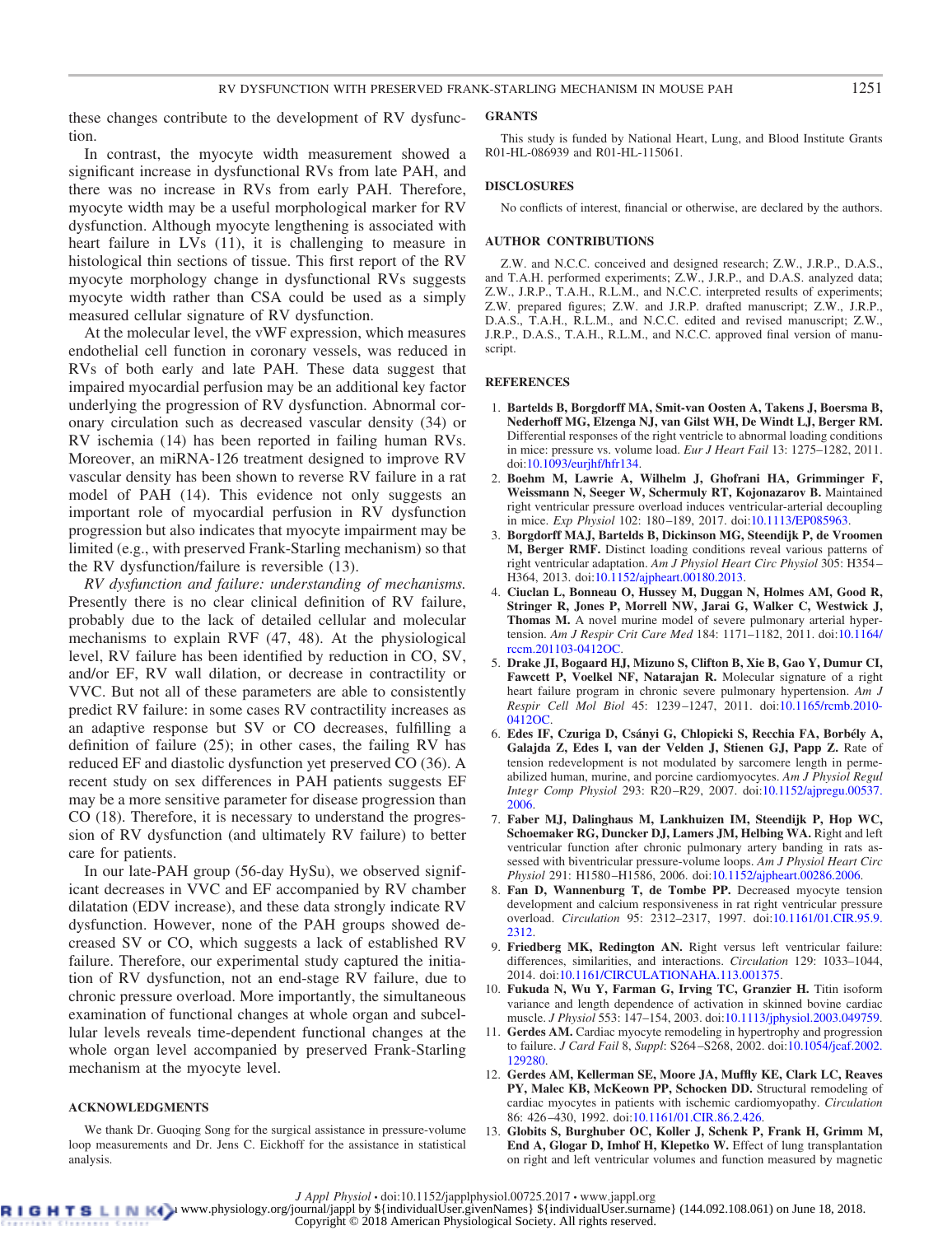resonance imaging. *Am J Respir Crit Care Med* 149: 1000 –1004, 1994. doi[:10.1164/ajrccm.149.4.8143034.](https://doi.org/10.1164/ajrccm.149.4.8143034)

- 14. **Gómez A, Bialostozky D, Zajarias A, Santos E, Palomar A, Martínez ML, Sandoval J.** Right ventricular ischemia in patients with primary pulmonary hypertension. *J Am Coll Cardiol* 38: 1137–1142, 2001. doi: [10.1016/S0735-1097\(01\)01496-6.](https://doi.org/10.1016/S0735-1097%2801%2901496-6)
- 15. **Granzier HL, Irving TC.** Passive tension in cardiac muscle: contribution of collagen, titin, microtubules, and intermediate filaments. *Biophys J* 68: 1027–1044, 1995. doi[:10.1016/S0006-3495\(95\)80278-X.](https://doi.org/10.1016/S0006-3495%2895%2980278-X)
- 16. **Guihaire J, Haddad F, Boulate D, Decante B, Denault AY, Wu J, Hervé P, Humbert M, Dartevelle P, Verhoye JP, Mercier O, Fadel E.** Non-invasive indices of right ventricular function are markers of ventricular-arterial coupling rather than ventricular contractility: insights from a porcine model of chronic pressure overload. *Eur Heart J Cardiovasc Imaging* 14: 1140 –1149, 2013. doi[:10.1093/ehjci/jet092.](https://doi.org/10.1093/ehjci/jet092)
- 17. **Humbert M, Sitbon O, Chaouat A, Bertocchi M, Habib G, Gressin V, Yaïci A, Weitzenblum E, Cordier JF, Chabot F, Dromer C, Pison C, Reynaud-Gaubert M, Haloun A, Laurent M, Hachulla E, Cottin V, Degano B, Jaïs X, Montani D, Souza R, Simonneau G.** Survival in patients with idiopathic, familial, and anorexigen-associated pulmonary arterial hypertension in the modern management era. *Circulation* 122: 156 –163, 2010. doi[:10.1161/CIRCULATIONAHA.109.911818.](https://doi.org/10.1161/CIRCULATIONAHA.109.911818)
- 18. **Jacobs W, van de Veerdonk MC, Trip P, de Man F, Heymans MW, Marcus JT, Kawut SM, Bogaard HJ, Boonstra A, Vonk Noordegraaf A.** The right ventricle explains sex differences in survival in idiopathic pulmonary arterial hypertension. *Chest* 145: 1230 –1236, 2014. doi[:10.](https://doi.org/10.1378/chest.13-1291) [1378/chest.13-1291.](https://doi.org/10.1378/chest.13-1291)
- 19. **Konhilas JP, Irving TC, de Tombe PP.** Myofilament calcium sensitivity in skinned rat cardiac trabeculae: role of interfilament spacing. *Circ Res* 90: 59 –65, 2002. doi[:10.1161/hh0102.102269.](https://doi.org/10.1161/hh0102.102269)
- 20. **Konhilas JP, Irving TC, Wolska BM, Jweied EE, Martin AF, Solaro RJ, de Tombe PP.** Troponin I in the murine myocardium: influence on length-dependent activation and interfilament spacing. *J Physiol* 547: 951–961, 2003. doi[:10.1113/jphysiol.2002.038117.](https://doi.org/10.1113/jphysiol.2002.038117)
- 21. **Kubba S, Davila CD, Forfia PR.** Methods for evaluating right ventricular function and ventricular-arterial coupling. *Prog Cardiovasc Dis* 59: 42– 51, 2016. doi[:10.1016/j.pcad.2016.06.001.](https://doi.org/10.1016/j.pcad.2016.06.001)
- 22. **Kuehne T, Yilmaz S, Steendijk P, Moore P, Groenink M, Saaed M, Weber O, Higgins CB, Ewert P, Fleck E, Nagel E, Schulze-Neick I, Lange P.** Magnetic resonance imaging analysis of right ventricular pressure-volume loops: in vivo validation and clinical application in patients with pulmonary hypertension. *Circulation* 110: 2010 –2016, 2004. doi[:10.](https://doi.org/10.1161/01.CIR.0000143138.02493.DD) [1161/01.CIR.0000143138.02493.DD.](https://doi.org/10.1161/01.CIR.0000143138.02493.DD)
- 23. **Lamberts RR, Hamdani N, Soekhoe TW, Boontje NM, Zaremba R, Walker LA, de Tombe PP, van der Velden J, Stienen GJ.** Frequencydependent myofilament Ca<sup>2+</sup> desensitization in failing rat myocardium. *J Physiol* 582: 695–709, 2007. doi[:10.1113/jphysiol.2007.134486.](https://doi.org/10.1113/jphysiol.2007.134486)
- 24. **Lee E-J, Peng J, Radke M, Gotthardt M, Granzier HL.** Calcium sensitivity and the Frank-Starling mechanism of the heart are increased in titin N2B region-deficient mice. *J Mol Cell Cardiol* 49: 449 –458, 2010. doi[:10.1016/j.yjmcc.2010.05.006.](https://doi.org/10.1016/j.yjmcc.2010.05.006)
- 25. **Leeuwenburgh BP, Helbing WA, Steendijk P, Schoof PH, Baan J.** Biventricular systolic function in young lambs subject to chronic systemic right ventricular pressure overload. *Am J Physiol Heart Circ Physiol* 281: H2697–H2704, 2001. doi[:10.1152/ajpheart.2001.281.6.H2697.](https://doi.org/10.1152/ajpheart.2001.281.6.H2697)
- 26. **Liu A, Schreier D, Tian L, Eickhoff JC, Wang Z, Hacker TA, Chesler NC.** Direct and indirect protection of right ventricular function by estrogen in an experimental model of pulmonary arterial hypertension. *Am J Physiol Heart Circ Physiol* 307: H273–H283, 2014. doi[:10.1152/ajpheart.](https://doi.org/10.1152/ajpheart.00758.2013) [00758.2013.](https://doi.org/10.1152/ajpheart.00758.2013)
- 27. **Marin-Garcia J.** Cardiac function in heart failure: the role of calcium cycling. In: *Heart Failure: Bench to Bedside*. (Contemporary Cardiology Series). Totowa, NJ: Humana, 2010, p. 2010.
- 28. **Marston SB, de Tombe PP.** Troponin phosphorylation and myofilament Ca2+-sensitivity in heart failure: increased or decreased? *J Mol Cell Cardiol* 45: 603–607, 2008. doi[:10.1016/j.yjmcc.2008.07.004.](https://doi.org/10.1016/j.yjmcc.2008.07.004)
- 29. **McLaughlin VV, Archer SL, Badesch DB, Barst RJ, Farber HW, Lindner JR, Mathier MA, McGoon MD, Park MH, Rosenson RS, Rubin LJ, Tapson VF, Varga J, Harrington RA, Anderson JL, Bates ER, Bridges CR, Eisenberg MJ, Ferrari VA, Grines CL, Hlatky MA, Jacobs AK, Kaul S, Lichtenberg RC, Lindner JR, Moliterno DJ, Mukherjee D, Pohost GM, Rosenson RS, Schofield RS, Shubrooks SJ, Stein JH, Tracy CM, Weitz HH, Wesley DJ; ACCF/AHA.** ACCF/AHA 2009 expert consensus document on pulmonary hypertension: a report of

the American College of Cardiology Foundation Task Force on Expert Consensus Documents and the American Heart Association: developed in collaboration with the American College of Chest Physicians, American Thoracic Society, Inc., and the Pulmonary Hypertension Association. *Circulation* 119: 2250 –2294, 2009. doi[:10.1161/CIRCULATIONAHA.](https://doi.org/10.1161/CIRCULATIONAHA.109.192230) [109.192230.](https://doi.org/10.1161/CIRCULATIONAHA.109.192230)

- 30. **Mehra MR, Park MH, Landzberg MJ, Lala A, Waxman AB; International Right Heart Failure Foundation Scientific Working Group.** Right heart failure: toward a common language. *J Heart Lung Transplant* 33: 123–126, 2014. doi[:10.1016/j.healun.2013.10.015.](https://doi.org/10.1016/j.healun.2013.10.015)
- 31. **Naeije R, Manes A.** The right ventricle in pulmonary arterial hypertension. *Eur Respir Rev* 23: 476 –487, 2014. doi[:10.1183/09059180.](https://doi.org/10.1183/09059180.00007414) [00007414.](https://doi.org/10.1183/09059180.00007414)
- 32. **Onodera T, Tamura T, Said S, McCune SA, Gerdes AM.** Maladaptive remodeling of cardiac myocyte shape begins long before failure in hypertension. *Hypertension* 32: 753–757, 1998. doi[:10.1161/01.HYP.32.4.753.](https://doi.org/10.1161/01.HYP.32.4.753)
- 33. **Patel JR, Pleitner JM, Moss RL, Greaser ML.** Magnitude of lengthdependent changes in contractile properties varies with titin isoform in rat ventricles. *Am J Physiol Heart Circ Physiol* 302: H697–H708, 2012. doi[:10.1152/ajpheart.00800.2011.](https://doi.org/10.1152/ajpheart.00800.2011)
- 34. **Potus F, Ruffenach G, Dahou A, Thebault C, Breuils-Bonnet S, Tremblay È, Nadeau V, Paradis R, Graydon C, Wong R, Johnson I, Paulin R, Lajoie AC, Perron J, Charbonneau E, Joubert P, Pibarot P, Michelakis ED, Provencher S, Bonnet S.** Downregulation of MicroRNA-126 contributes to the failing right ventricle in pulmonary arterial hypertension. *Circulation* 132: 932–943, 2015. doi[:10.1161/](https://doi.org/10.1161/CIRCULATIONAHA.115.016382) [CIRCULATIONAHA.115.016382.](https://doi.org/10.1161/CIRCULATIONAHA.115.016382)
- 35. **Rain S, Andersen S, Najafi A, Gammelgaard Schultz J, da Silva Gonçalves Bós D, Handoko ML, Bogaard HJ, Vonk-Noordegraaf A, Andersen A, van der Velden J, Ottenheijm CA, de Man FS.** Right ventricular myocardial stiffness in experimental pulmonary arterial hypertension: relative contribution of fibrosis and myofibril stiffness. *Circ Heart Fail* 9: 9, 2016. doi[:10.1161/CIRCHEARTFAILURE.115.002636.](https://doi.org/10.1161/CIRCHEARTFAILURE.115.002636)
- 36. **Rain S, Handoko ML, Trip P, Gan CT, Westerhof N, Stienen GJ, Paulus WJ, Ottenheijm CA, Marcus JT, Dorfmüller P, Guignabert C, Humbert M, Macdonald P, Dos Remedios C, Postmus PE, Saripalli C, Hidalgo CG, Granzier HL, Vonk-Noordegraaf A, van der Velden J, de Man FS.** Right ventricular diastolic impairment in patients with pulmonary arterial hypertension. *Circulation* 128: 2016 –2025, 2013. doi[:10.](https://doi.org/10.1161/CIRCULATIONAHA.113.001873) [1161/CIRCULATIONAHA.113.001873.](https://doi.org/10.1161/CIRCULATIONAHA.113.001873)
- 37. **Ryan JJ, Tedford RJ.** Diagnosing and treating the failing right heart. *Curr Opin Cardiol* 30: 292–300, 2015. doi[:10.1097/HCO.0000000000000164.](https://doi.org/10.1097/HCO.0000000000000164)
- 38. **Savinova OV, Gerdes AM.** Myocyte changes in heart failure. *Heart Fail Clin* 8: 1–6, 2012. doi[:10.1016/j.hfc.2011.08.004.](https://doi.org/10.1016/j.hfc.2011.08.004)
- 39. **Schreier D, Hacker T, Song G, Chesler N.** The role of collagen synthesis in ventricular and vascular adaptation to hypoxic pulmonary hypertension. *J Biomech Eng* 135: 021018, 2013. doi[:10.1115/1.4023480.](https://doi.org/10.1115/1.4023480)
- 40. **Schwinger RHG, Böhm M, Koch A, Schmidt U, Morano I, Eissner HJ, Uberfuhr P, Reichart B, Erdmann E.** The failing human heart is unable to use the Frank-Starling mechanism. *Circ Res* 74: 959 –969, 1994. doi[:10.1161/01.RES.74.5.959.](https://doi.org/10.1161/01.RES.74.5.959)
- 41. **Tabima DM, Hacker TA, Chesler NC.** Measuring right ventricular function in the normal and hypertensive mouse hearts using admittancederived pressure-volume loops. *Am J Physiol Heart Circ Physiol* 299: H2069 –H2075, 2010. doi[:10.1152/ajpheart.00805.2010.](https://doi.org/10.1152/ajpheart.00805.2010)
- 42. **Tabima DM, Philip JL, Chesler NC.** Right ventricular-pulmonary vascular interactions. *Physiology (Bethesda)* 32: 346 –356, 2017. doi[:10.1152/](https://doi.org/10.1152/physiol.00040.2016) [physiol.00040.2016.](https://doi.org/10.1152/physiol.00040.2016)
- 43. **Terui T, Sodnomtseren M, Matsuba D, Udaka J, Ishiwata S, Ohtsuki I, Kurihara S, Fukuda N.** Troponin and titin coordinately regulate length-dependent activation in skinned porcine ventricular muscle. *J Gen Physiol* 131: 275–283, 2008. doi[:10.1085/jgp.200709895.](https://doi.org/10.1085/jgp.200709895)
- 44. **Tracy RE, Sander GE.** Histologically measured cardiomyocyte hypertrophy correlates with body height as strongly as with body mass index. *Cardiol Res Pract* 2011: 658958, 2011. doi[:10.4061/2011/658958.](https://doi.org/10.4061/2011/658958)
- 45. **van der Velden J, de Jong JW, Owen VJ, Burton PBJ, Stienen GJM.** Effect of protein kinase A on calcium sensitivity of force and its sarcomere length dependence in human cardiomyocytes. *Cardiovasc Res* 46: 487– 495, 2000. doi[:10.1016/S0008-6363\(00\)00050-X.](https://doi.org/10.1016/S0008-6363%2800%2900050-X)
- 46. **van der Velden J, Papp Z, Zaremba R, Boontje NM, de Jong JW, Owen VJ, Burton PBJ, Goldmann P, Jaquet K, Stienen GJM.** Increased  $Ca^{2+}$ -sensitivity of the contractile apparatus in end-stage human heart failure results from altered phosphorylation of contractile proteins. *Cardiovasc Res* 57: 37–47, 2003. doi[:10.1016/S0008-6363\(02\)00606-5.](https://doi.org/10.1016/S0008-6363%2802%2900606-5)

*J Appl Physiol* • doi:10.1152/japplphysiol.00725.2017 • www.jappl.org<br>B L D Www.physiology.org/journal/jappl by \${individualUser.givenNames} \${individualUser.surname} (144.092.108.061) on June 18, 2018.